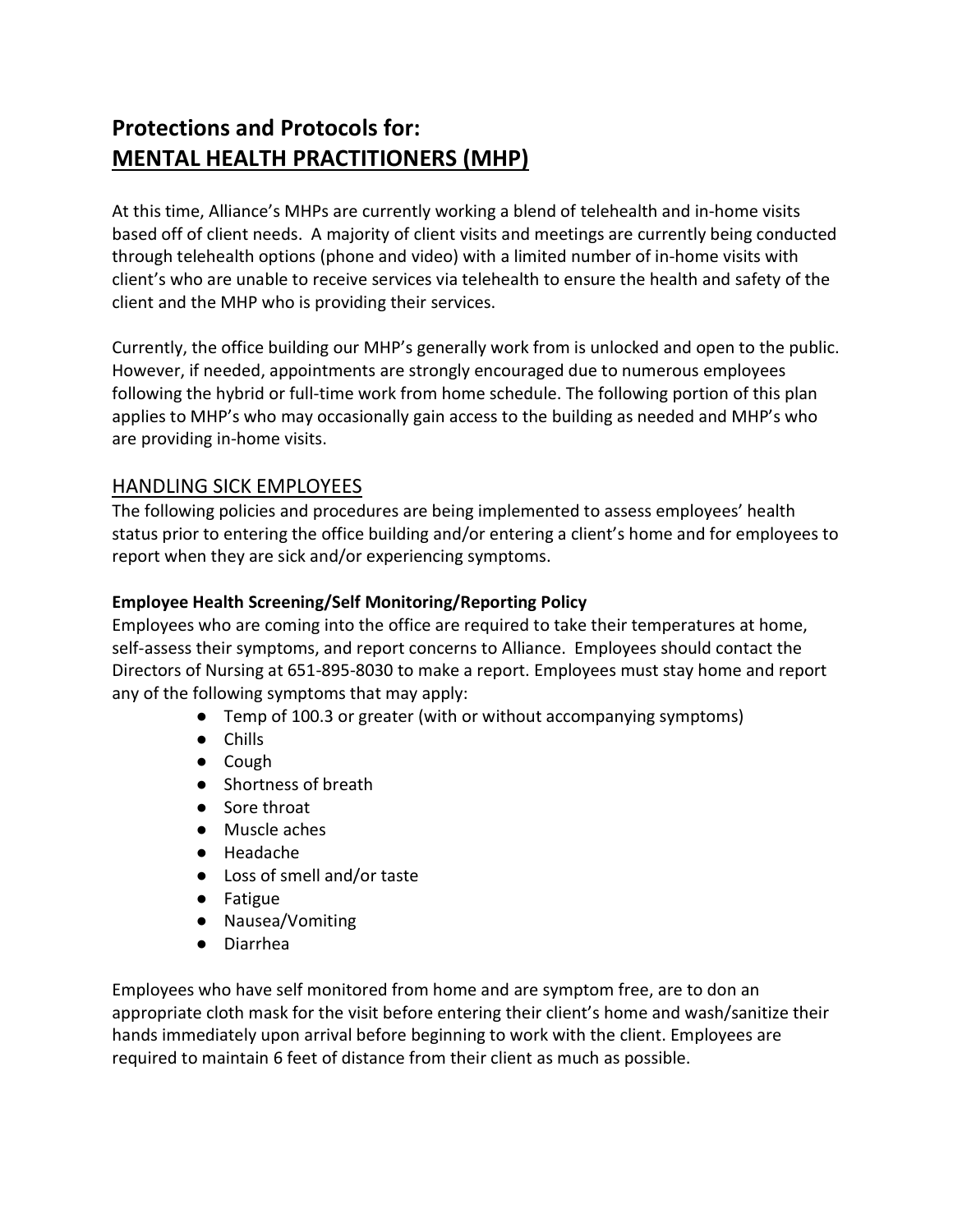If an employee becomes sick at work, they must leave the client's home immediately. The sick employee must report their symptoms/illness, as required above, and follow MDH quarantine guidelines (listed below).

MHP employees have been informed of these protocols through regular correspondence since March 2020.

#### Client Health Screening

MHPs will screen each client via a phone call or text before going to their their scheduled visit using pre-approved screening questions to determine symptoms or illness that may be related to COVID-19.

 If a client answers "yes" to any of the screening questions the MHP is expected to reschedule the visit, notify the DONs, and add a collatoral note to the client's file.

#### Returning to Work after Exposure or Potential Exposure

Employees must stay home when they are sick, when household members are sick, or when required by a health care provider to isolate or quarantine themselves or a member of their household. The employee will be permitted to return to work following the conditions that have been set forth per the document, COVID-19 Recommendations for Health Care Workers (state.mn.us) which states the following:

#### IF YOU HAVE NO SYMPTOMS:

- If the exposed employee and/or household member does not show symptoms of COVID-19 ten (10) days after exposure, they can return on the 11<sup>th</sup> day, or seven (7) days after receiving a negative COVID-19 test; however the test needs to be performed on day 5 or later from the exposure date.
- At least 24 hours have passed since recovery, defined as resolution of fever without the use of fever reducing medications **AND** improvement in symptoms.
- Practice of diligent hand hygiene and wearing a medical-grade facemask at all times until 14 days after illness onset.

#### IF YOU HAVE SYMPTOMS:

- If an exposed employee and/or household member develops symptoms of COVID-19, they are required to quarantine for fourteen (14) days if no COVID-19 test is taken. If they receive a positive COVID-19 test, they are required to quarantine ten (10) days from onset of symptoms; if asymptomatic, they are required to quarantine ten (10) days from the date of the positive COVID-19 test.
- When you live with someone who has COVID-19, you should quarantine during the time they might be contagious (their isolation period), as well as the time you could develop COVID-19. This may mean you need to quarantine for 24 days or more. Your 14-day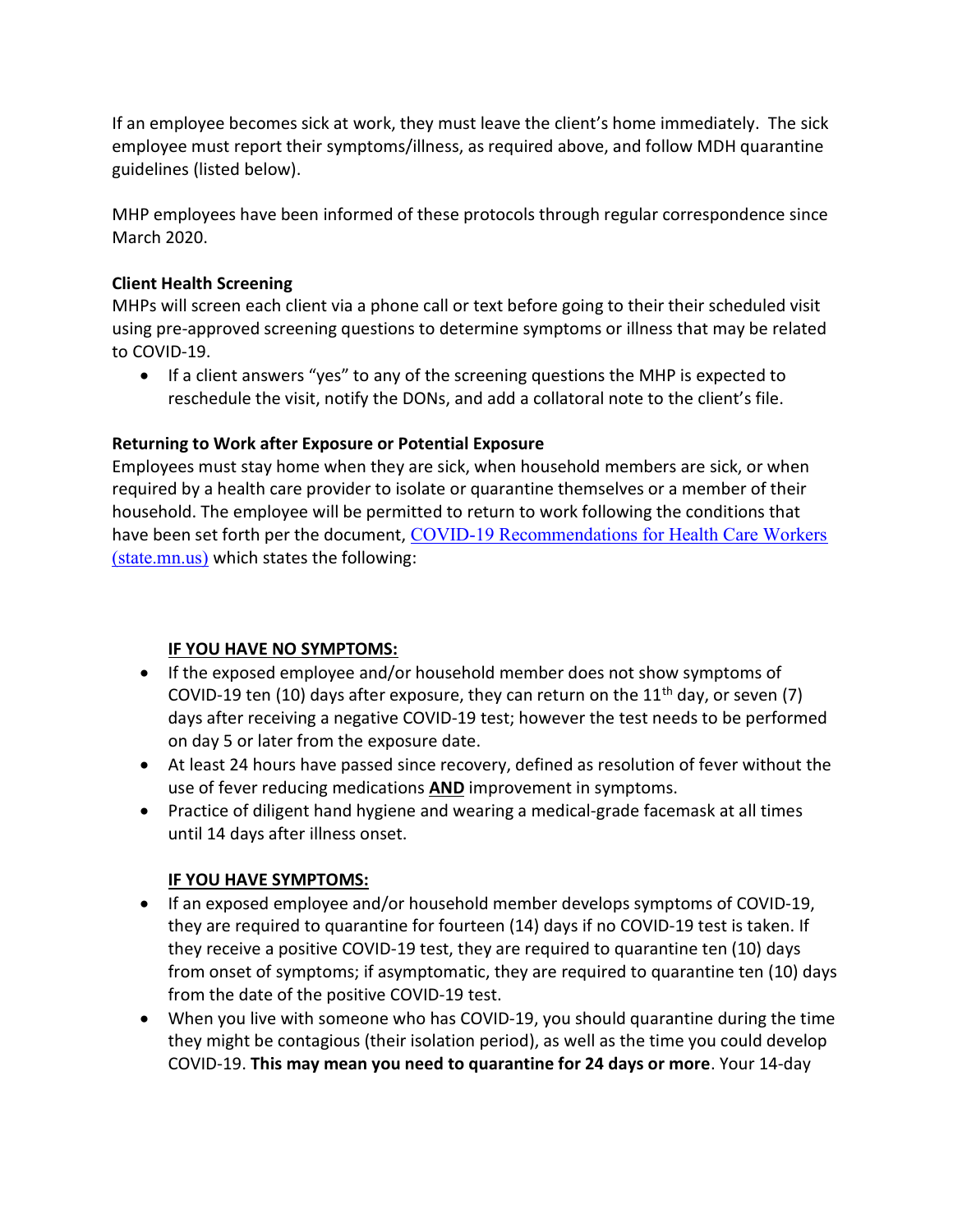quarantine period starts the day after the last person you live with completes their isolation period. This is usually:

- $\circ$  10 days from the day their symptoms started.
- $\circ$  If they didn't have symptoms, 10 days from the day they got tested.
- $\circ$  Follow the recommendations of your local public health department if you need to quarantine. Options they will consider include stopping quarantine: -After day 10 without testing -After day 7 after receiving a negative test result (test must occur on day 5 or later)
- Employees who are severely immunocompromised but remain asymptomatic throughout their infection should be excluded from work for 20 days following specimen collection.
- Continue to watch for symptoms through day 14 after exposure, even if the quarantine was shortened.

#### Who does not need to quarantine?

If you have recovered from COVID-19 in the past 90 days and have close contact with someone with COVID-19, you do not need to quarantine if ALL of the following are true:

- Your illness was confirmed with a positive lab test in the past 90 days.
- You have fully recovered.
- You do not currently have any symptoms of COVID-19.

#### Vaccination

If someone has completed COVID-19 vaccination (two doses in a two-dose series or one dose in a one-dose series) and is exposed, they do not need to quarantine if ALL of the following are true:

- The COVID-19 exposure was at least 14 days after their vaccination series was fully completed.
- The COVID-19 exposure was within 90 days of their final dose of the vaccination series.
- They do not currently have any symptoms of COVID-19.
- MDH recommends testing three to five days after exposure, even if they do not have symptoms.

Regarding vaccination status, if an employee has already started the process of vaccination, we encourage them to complete all doses. If the employee has proof of vaccination, we would still like to have a copy for our records. We do not know what the future will look like for any mandates or other vaccination efforts so it is prudent to prepare for the possibility that it may be required again. All employees will be kept up to date in a timely manner regarding on-going vaccination mandates, updates, or changes.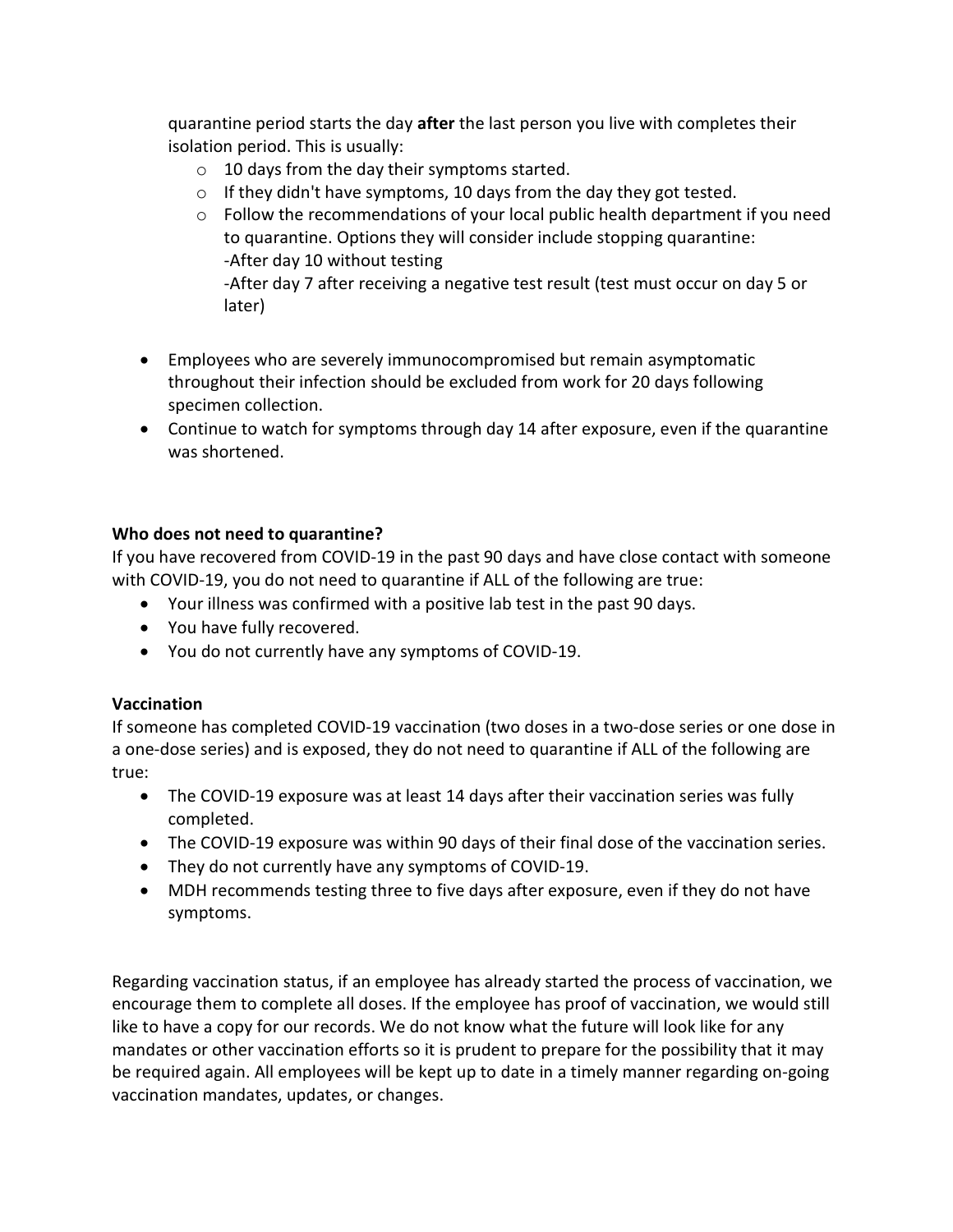If you have not yet received a vaccination, the Centers for Disease Control and Prevention (CDC) still recommends that you do so:

"COVID-19 vaccines are effective at protecting people from COVID-19 and help keep adults and children from getting seriously sick. COVID-19 vaccines can reduce the risk of people spreading the virus that causes COVID-19. Getting everyone ages 5 years and older vaccinated can help the entire family, including siblings who are not eligible for vaccination and family members who may be at risk of getting very sick if they are infected.

Adults and children 5 years and older who are fully vaccinated can resume activities that they did before the pandemic. Learn more about what people can do when they have been fully vaccinated. Studies show that COVID-19 vaccines are effective, especially at keeping adults and children from getting seriously ill even if they do get COVID-19. Learn more about the benefits of getting vaccinated. COVID-19 vaccines teach our immune system how to recognize and fight the virus that causes COVID-19. It typically takes 2 weeks after vaccination for the body to build protection (immunity) against the virus that causes COVID-19."

#### Leave Policy

Leave policies promote employees staying at home when they are sick, when household members are sick, or when required by a health care provider to isolate or quarantine themselves or a member of their household.

- Per FMLA, Alliance will provide up to twelve (12) weeks unpaid leave to eligible employees for a variety of reasons related to family and medical care in accordance with state and federal law requirements. Eligible employees are those who have worked for the company at least twelve (12) months and worked 1,250 hours during the twelve (12) months immediately preceding the start of the leave.
	- $\circ$  Should an employee not qualify for FMLA, the Benefits Coordinator and Director will work with them regarding a reasonable accommodation and/or leave when needed to ensure that the employee is able to stay home without worry when ill.
- Alliance MHP employees working 35+ hours a week are eligible to accrue both PTO and Vacation time. Employees are encouraged to use this time, when needed.
	- $\circ$  Employees who have exhausted or are not eligible for PTO or Vacation will be permitted to take time off, unpaid, when needed.
- MHP employees have been encouraged to reach out to their Director with any concerns or accommodation requests to ensure they feel safe and comfortable while working.

#### Exposure Notification Policy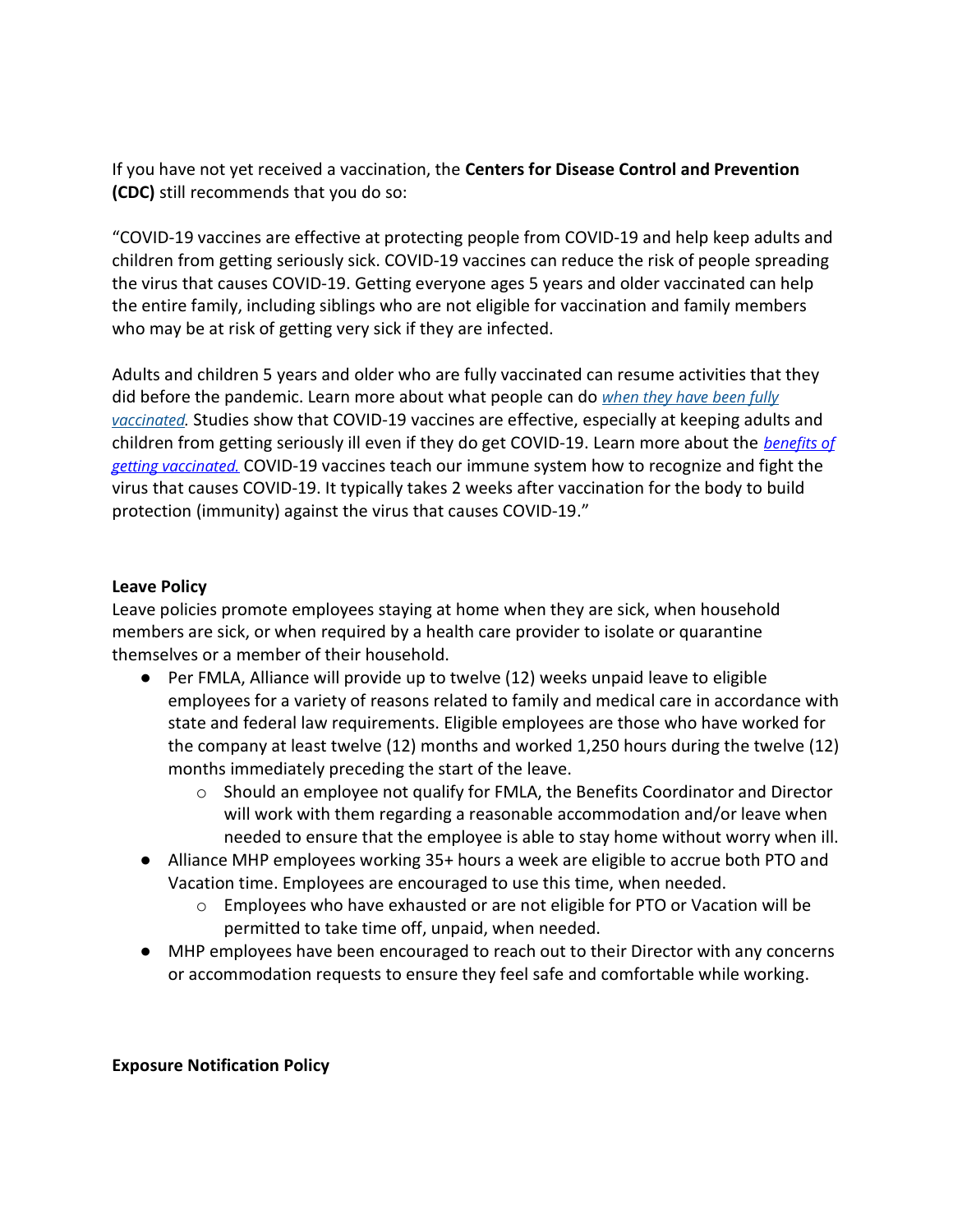Alliance has implemented a policy for informing employees if they have been exposed to a person with COVID-19 at their workplace and requiring them to quarantine for the required amount of time.

- Exposed employees will be notified immediately via phone/email by their supervisor if they have been exposed to a person with COVID-19 at work.
- The identity of the individual with positive COVID-19 will not be released.
- Exposed employees will be sent home to work remotely (if possible) and be required to quarantine as outlined above in the "Return to Work After Exposure or Potential Exposure" section.

#### Privacy of Worker Health Status

An employee's health status and health information is considered private and will be protected by Alliance.

- All employee health information is protected, kept confidential, and not released. Only the Director of Nursing who received the report will be privy to the name of the employee with COVID-19 or COVID-19 symptoms.
- Any information regarding an employee's health information will be stored outside of the employees personnel file in a locked and secured area.

## CUSTOMERS, CLIENTS, VISITORS:

#### Visitors at the Office

Alliance's corporate office has opened back up to its customers, clients, and visitors. However, there are only a small handful of employees who continue to work in the building on a daily basis with all other employees working from home remotely. For this reason, it is still recommended to customers, clients, and visitors that all communication with/by our office employees occur through phone, email, or video. Please refer to "Protections and Protocols for Administrative Employees" to review requirements for visitors and clients that may enter the building.

#### Client's Homes

While we cannot control who the client permits to enter their home, MHP employees are advised to discourage the client from entertaining any visitors during their work visit. If the MHP is uncomfortable or feel that their health or safety is in jeopardy when in the client's home, the MHP may leave the visit and notify Alliance of the situation.

## SOCIAL DISTANCING:

MHPs employees and their clients must wear fabric masks at all times and maintain social distancing of 6 feet. Alliance has made masks availible to both MHPs and clients if they report they do not have one. Additionally, whenever possible interactions with client should be conducted outside, as weather permits.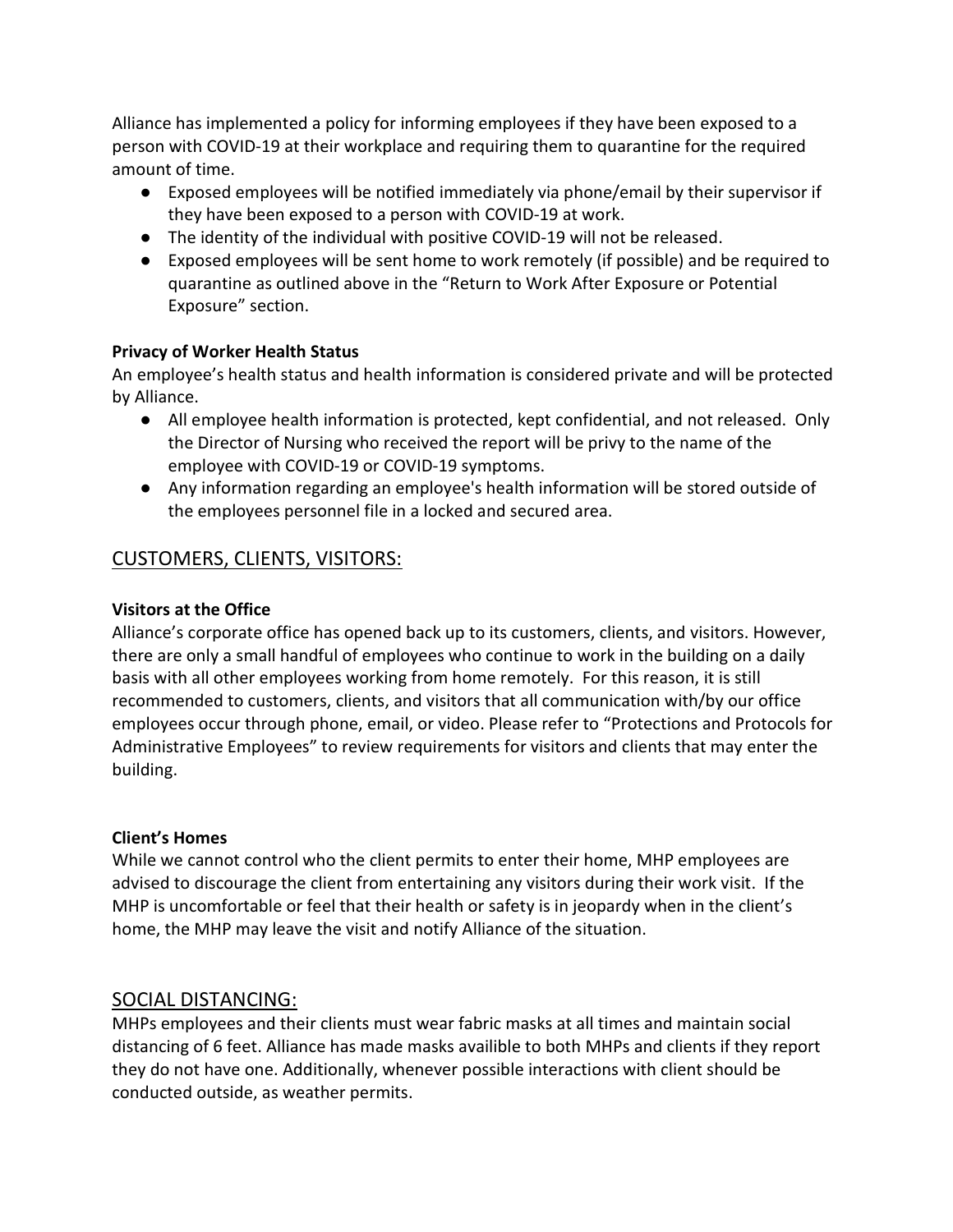MHP employees continue to work remotely as much as possible, but are allowed in the office as needed. Employees have been encouraged to stagger their work times in office so as to avoid too many employees in one area. Employees should remain 6 or more feet apart in their own, private, workspaces to ensure social distancing and sanitize their own workstations. Any MHP employee coming to work in the office must familiarize themselves with the "Protections and Protocols for Administrative Employees" and follow those protocols while working in the office.

## HYGIENE AND SOURCE CONTROL:

Basic infection prevention measures and universal precautions are being implemented at our workplaces at all times. Alliance does not have direct control over clients' homes or the individuals living in those homes, however employees are expected to practice good hygiene, wear appropriate PPE, and implement source control measures during their visits when working with their clients.

If the client is sick or showing symptoms, MHP employees should follow directives in the "Client Health Screening" section above and notify Alliance immediately. Employees who are concerned about their own health and safety while in their client's home should contact Alliance and/or their supervor immediately to discuss the situation.

#### Hygiene

All employees and any permitted visitors entering the office building are instructed and required to wash or sanitize their hands immediately upon entering the building and before they leave the building. Employees are instructed to wash their hands for at least 20 seconds with soap and water frequently throughout the visit, but especially at the beginning and end of their visit, prior to and after any mealtimes, and after using the restroom.

- Signage is posted in all office restrooms with detailed instructions on how to thoroughly and properly wash hands.
- Hand-sanitizer dispensers (that use sanitizers of greater than 60% alcohol) are at Alliance's main entrance and locations throughout the workplace so they can be used for hand hygiene in place of soap and water, as long as hands are not visibly soiled.
- Employees will be encouraged throughout the visit to wash and/or disinfect hands and will be allowed proper time in the day to accomplish this infection control protocol.

## Client's Homes

All employees are instructed and required to wash or sanitize their hands immediately upon entering the client's home and before they leave. Employees are instructed to wash their hands for at least 20 seconds with soap and water frequently throughout their visit, but especially at the beginning and end of their visit, prior to and after any mealtimes, and after using the restroom.

 Alliance provides hygiene/handwashing supplies, as well as PPE via our medical supply distributors or other vendors as items are available.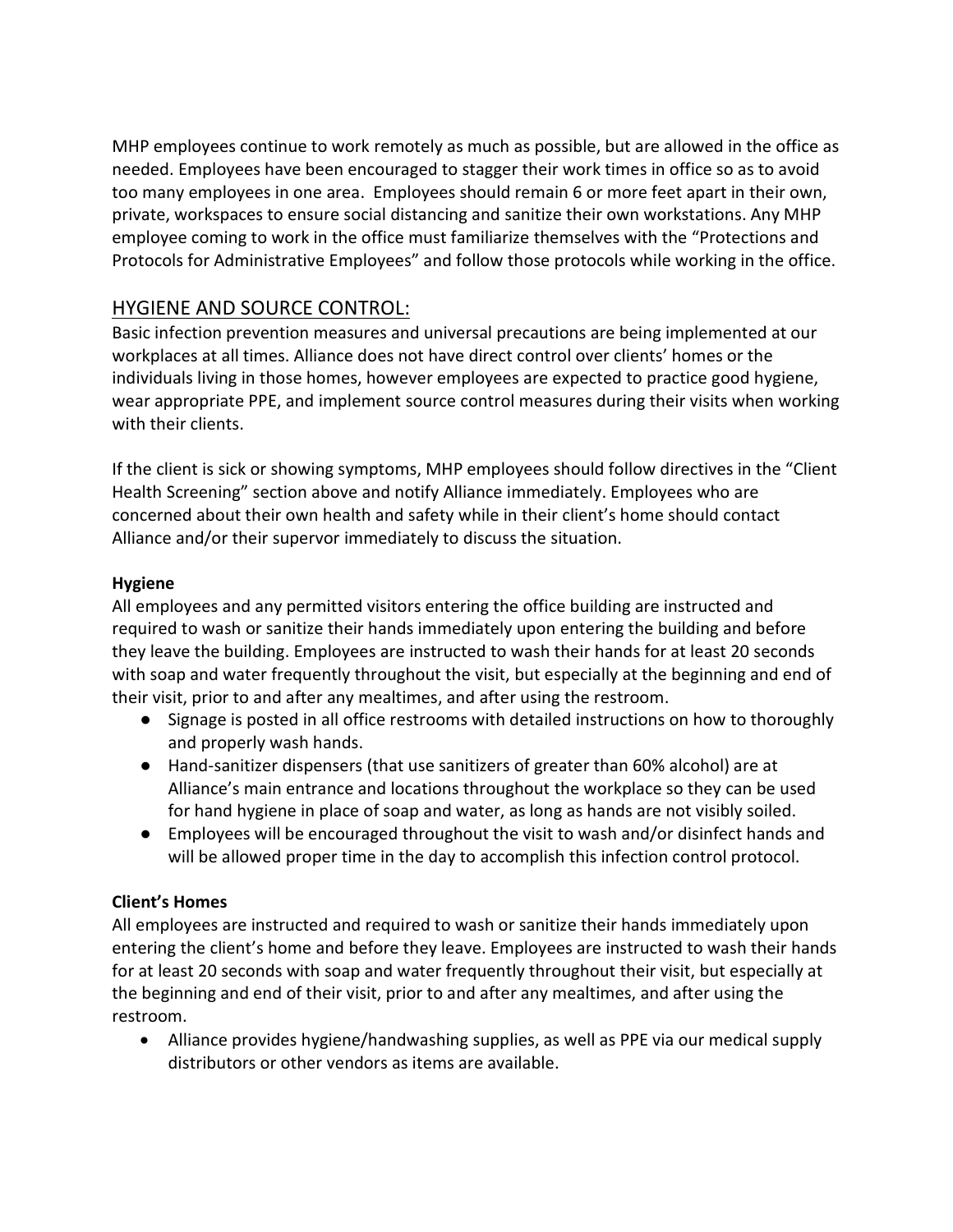- The Directors of Nursing are responsible for keeping up to date with current supply levels and making sure all field employees are supplied with adequate PPE and sanitization products.
- Employees and clients have been reminded to avoid touching eyes, nose, and mouth with unwashed hands.
- MHP employees should be encouraging their clients to practice the same hygiene methods for themselves and to reiterate the importance of these practices on a regular basis to ensure health and safety for all.

#### Personal Protective Equipment (PPE)/Face Masks

Fully vaccinated employees and visitors are not required to wear face masks while in the building. Employees and visitors who are not fully vaccinated have been recommended to continue to wear a mask while in the building, and this reminder is posted at the main entrance. Employees must wear their cloth face mask when providing in-home services to a client.

- Employees are expected to provide their own cloth face masks but will be provided with a cloth face mask by Alliance if they are unable to obtain their own. It is the responsibility of the mask's owner to wash/sanitize their own cloth mask according to CDC instructions.
- Clients' homes are considered part of our indoor business. Cloth face masks should be worn at all times when in the client's home for employee and client safety.

Client's have been requested to wear cloth masks during any in-home visits, however we cannot mandate this in the client's own home. If the client does not have a cloth face mask Alliance can provide a face mask, as defined by the CDC, if requested.

 For MHP visits, if a client is sick or showing symptoms, the MHP should reschedule the visit, add a collateral note to the client's file, and notify Alliance immediately.

#### Source Controls

- Employees are instructed to cover their mouth and nose with their sleeve or a tissue when coughing or sneezing (even when wearing a mask), and to avoid touching their face, particularly their mouth, nose and eyes, with their hands.
- Doors to access the bathrooms have been equipped with a touch free toe-pull and toekicks to allow a touch-free entrance/exit.
- Hand towel dispensers have been replaced with touchless models.
- Touchless trash receptacles are located in each bathroom and other communal areas to ensure sanitary measures may be met.
- Employees are expected to dispose of tissues in provided trash receptacles and wash or sanitize their hands immediately afterward.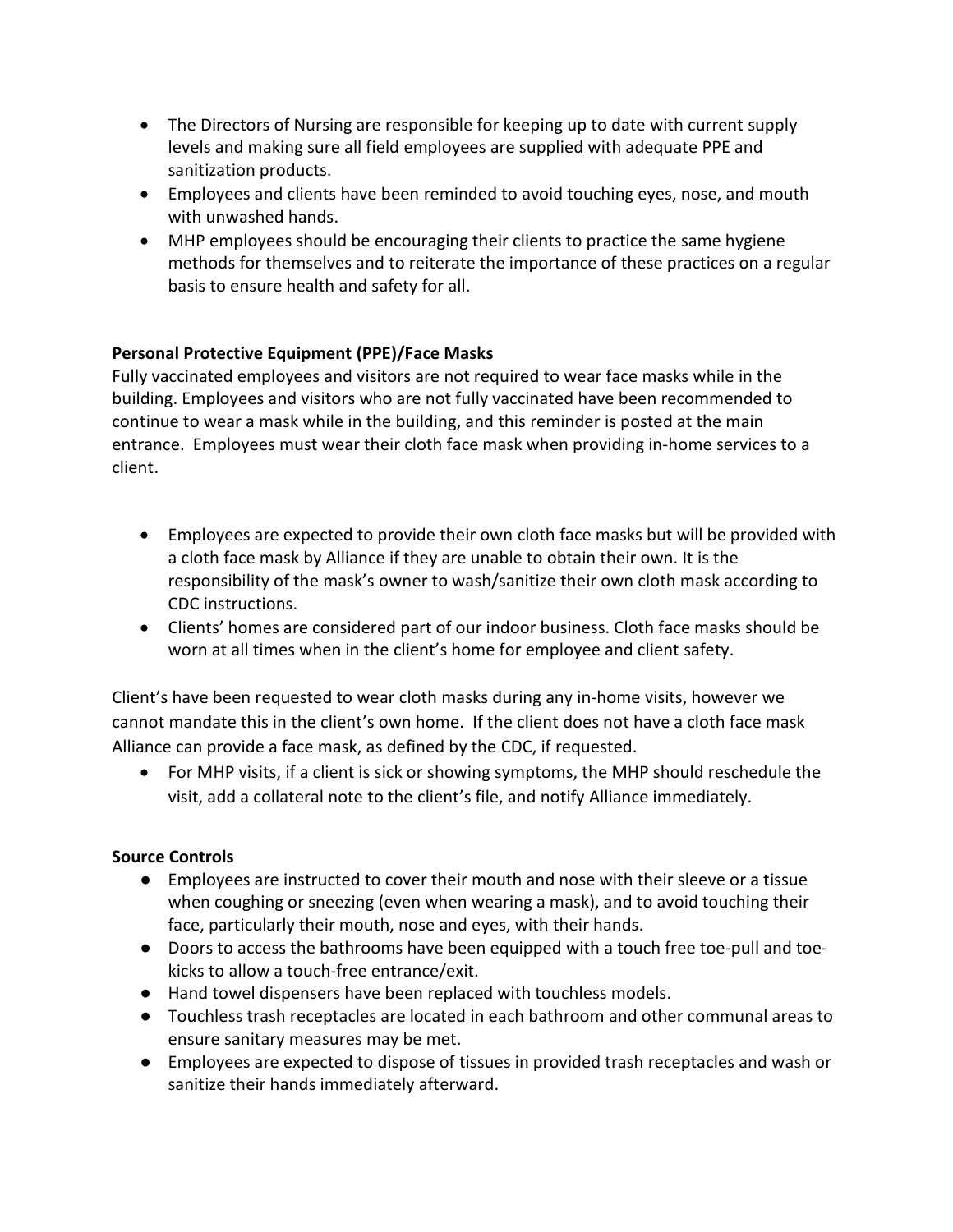- Respiratory etiquette is demonstrated on posters and signage and supported by making tissues and trash receptacles available to all employees and any other persons who may be permitted to enter the workplace. Additionally, training on respiratory etiquette has been communicated via email memos to staff.
- Employees are expected to keep their food individualized and not share any food or drinks.
- Employees are expected to keep their food individualized and not share any food or drinks with clients or other members of the client's household.

## BUILDING SYSTEMS AND VENTILATION

Please refer to the "Protections and Protocols for Administrative Employees" for information regarding the corporate office building systems and ventilation.

#### Client's Homes

Alliance does not have control over a client's home or ventilation system. Employees are instead required to wear proper PPE and follow social distancing protocol. When possible and appropriate, employees may encourage clients to open their windows, or complete a portion of their visit outdoors (ie. in the backyard, or going for a walk) to increase exposure to fresh air, as weather permits.

## ACCESS AND ASSIGNMENT

New client intakes are communicated by the Treatment Director to the MHP staff via email. Employees coordinate cancelled or rearranged visits if necessary due to symptomatic or positive COVID-19 clients.

## CLEANING, SANITIZING, and DISINFECTING

If working in office, MHP's are responsible for familiarizing themselves with the "Protections and Protocols for Administrative Employees" for cleaning, sanitizing, and disinfecting their work spaces or shared supplies.

#### Client's Homes

Again, Alliance does not have control over a client's home environment, however memos have been sent out to clients and/or their responsible parties with information regarding the importance of keeping a clean and sanitized environment for the safety of themselves and their staff.

MHP employees should contact Alliance if they have questions or concerns regarding the safety of their work environment.